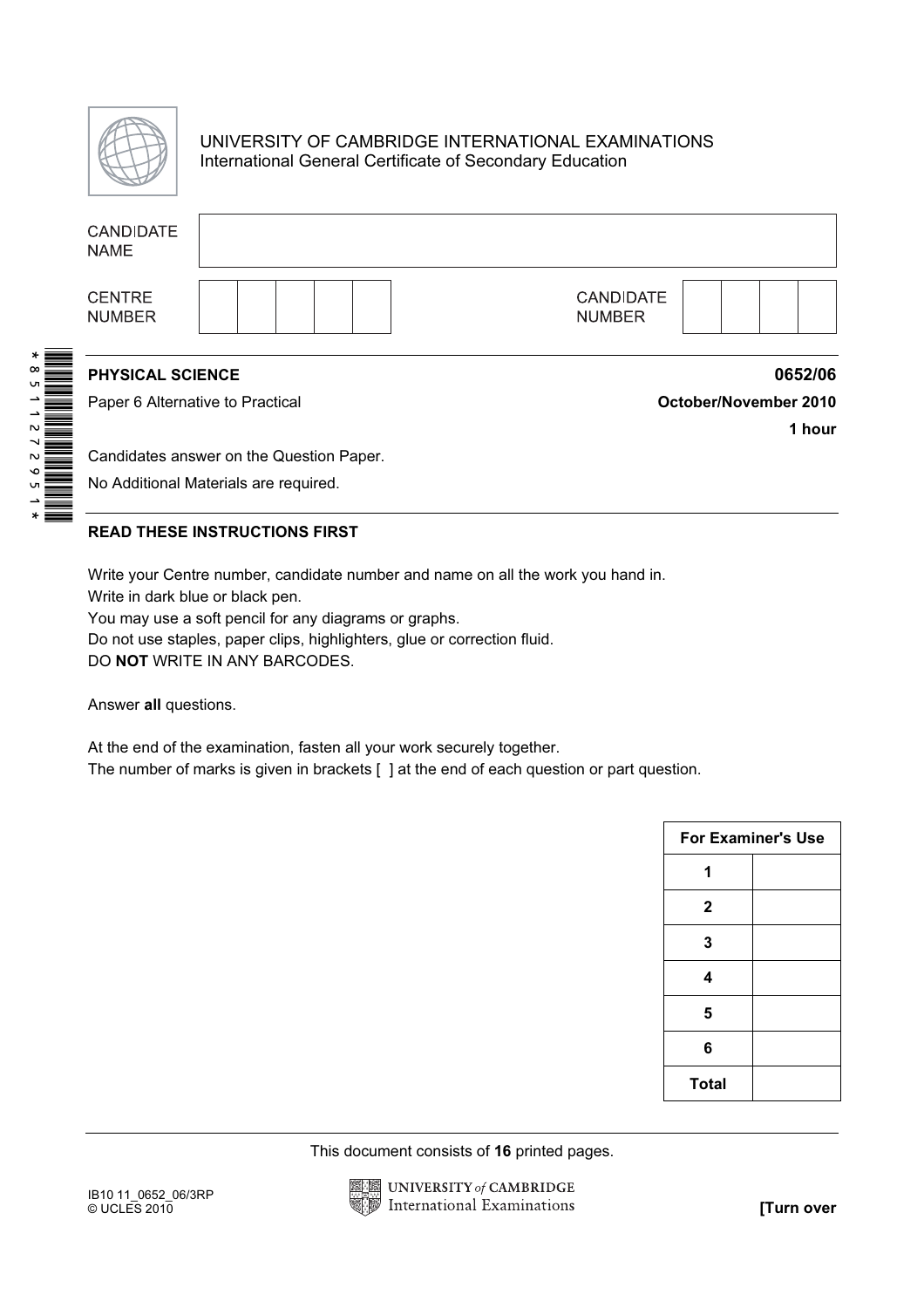1 A student finds five old coins. They are all made from a yellow-coloured metal. The teacher tells him that the metal is probably an alloy.

The student wants to know what metals are contained in the coins.

(a) (i) The student places the five coins in the pan of a balance. Fig. 1.1 shows the balance window.

Read the mass of the coins and record it in Table 1.1. [1]



Fig. 1.1

| mass of five coins/g | first level of water/cm $3$ | second level of water/cm $^3$ |  |
|----------------------|-----------------------------|-------------------------------|--|
|                      | 25.0                        |                               |  |

(ii) The student places  $25.0 \text{ cm}^3$  of water in a measuring cylinder. Then he drops the coins into the measuring cylinder. The new water level is shown in Fig. 1.2.

Read the scale and record the new water level in Table 1.1. [1]



(iii) Use data from Table 1.1 to calculate the total volume of the five coins.

volume of the five coins  $\ldots$  cm<sup>3</sup> [1]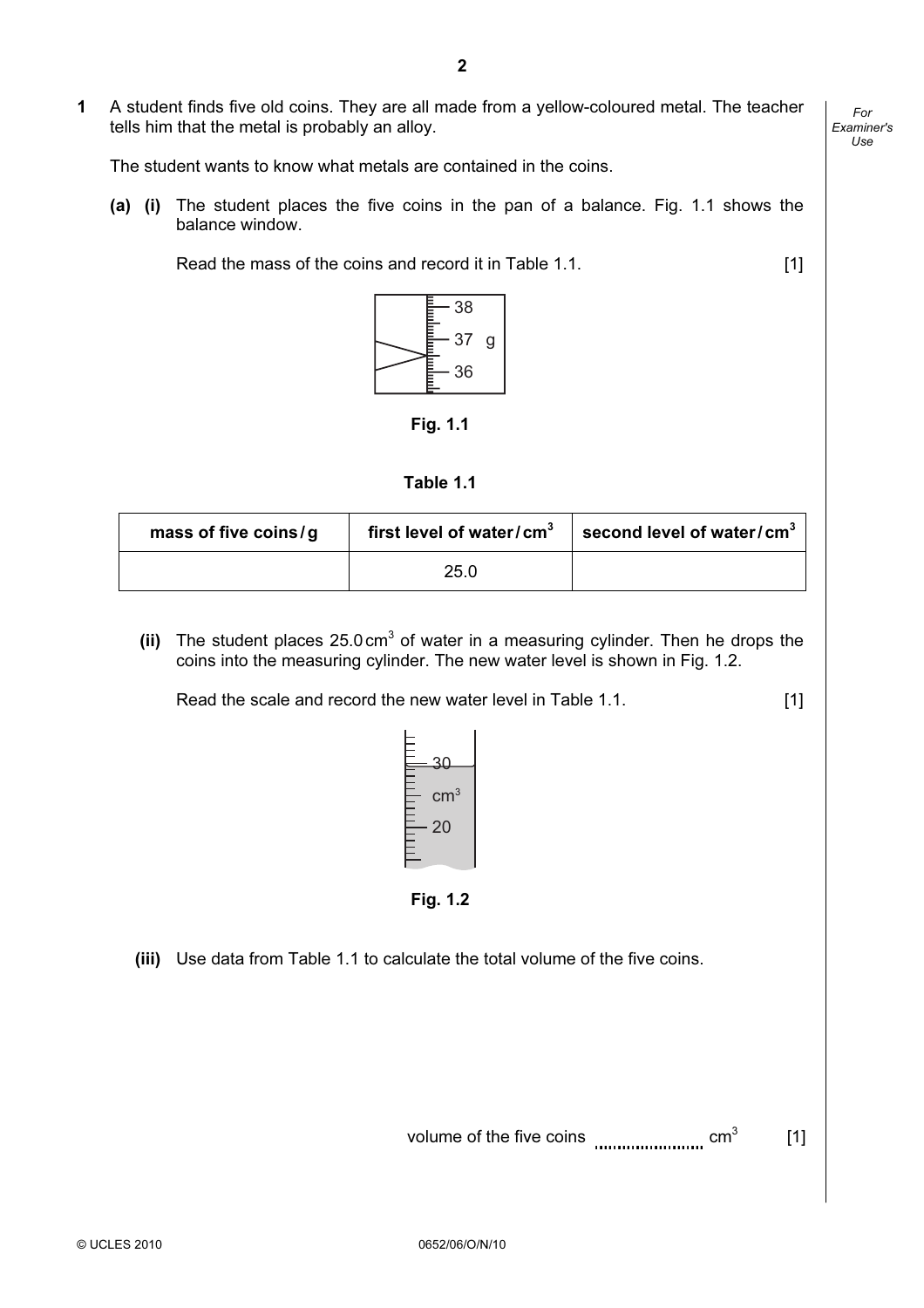|  | (iv) Use data from Table 1.1 to calculate the density of the metal of the coins. |
|--|----------------------------------------------------------------------------------|
|--|----------------------------------------------------------------------------------|

density of the metal  $\frac{1}{2}$  g/ cm<sup>3</sup> [1]

 (b) The student cuts some pieces of metal from one of the coins. He places them in a test-tube and adds dilute hydrochloric acid.

 He sees bubbles of a gas being given off. He thinks that the gas is hydrogen. After the reaction has finished, a reddish-brown solid is left in the tube.

 (i) Explain how he can test the gas to show that it is hydrogen. Give the test and result.

description of test 

result www.marror.com/marror.com/marror.com/marror.com/marror.com/marror.com/marror.com/marror.com/

(ii) Suggest the name of one metal contained in the yellow-coloured alloy that would react with hydrochloric acid to give hydrogen.

[1]

 (c) The student washes the reddish-brown residue from (b) with water, then he adds concentrated nitric acid. There is a reaction and a blue solution is formed.

 The student thinks that the reddish-brown residue is copper and the blue solution is aqueous copper nitrate. He tests the blue solution using aqueous ammonia.

 Complete Table 1.2 to show the results of adding aqueous ammonia to the blue solution, if copper ions are present.

### Table 1.2

| test                                                                    | result |
|-------------------------------------------------------------------------|--------|
| (i) A small volume of aqueous ammonia is<br>added to the blue solution. |        |
| (ii) Excess aqueous ammonia is added to<br>the mixture from test (i).   |        |
|                                                                         |        |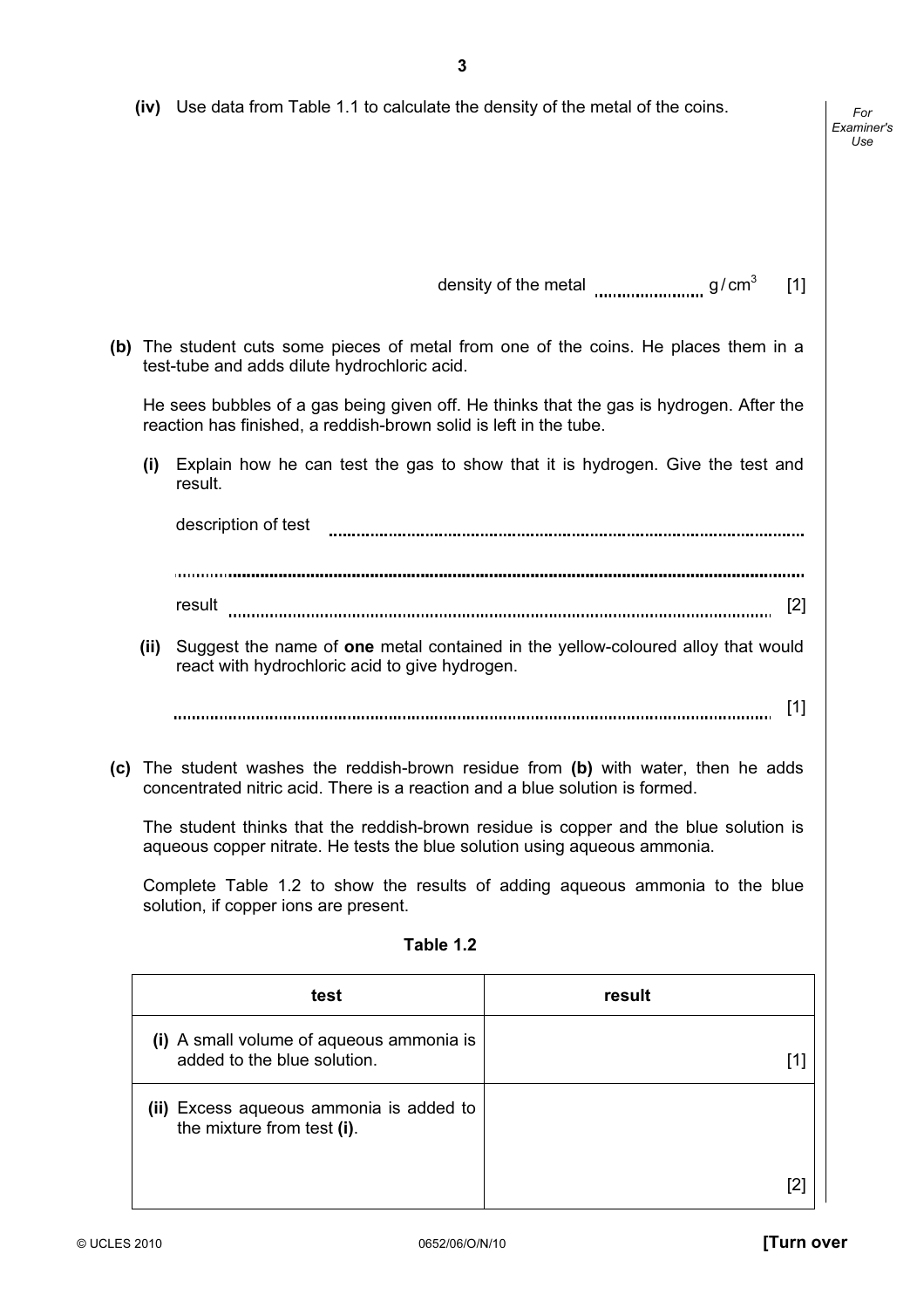2 A student wrote the following statement:

"When two lamps are connected in series, the total power output is half of the power output of a single lamp."

He tested this statement by doing two experiments shown in Fig. 2.1 and Fig. 2.2.





- He connected up the circuit shown in Fig. 2.1.
- He closed the switch and read the ammeter and voltmeter, then recorded the readings in Table 2.1.
- He added another lamp, the same as the first lamp, as shown in Fig. 2.2.
- He closed the switch, read the ammeter and voltmeter again and recorded the readings in Table 2.1.

| Table 2 |  |
|---------|--|
|---------|--|

|             | current/A | voltage/V | power output, equal to<br>current x voltage |
|-------------|-----------|-----------|---------------------------------------------|
| single lamp | 0.25      |           |                                             |
| two lamps   | 0.12      |           |                                             |

(a) (i) Fig. 2.3 shows the voltmeters for the circuits in Fig. 2.1 and Fig. 2.2. Read the voltages and record them in Table 2.1.



- (ii) Find the value of the power for each circuit by multiplying the current by the voltage. Record the values in Table 2.1. **[2]**  $\qquad \qquad$  [2]
- (iii) What is the unit of power for these values?

[1]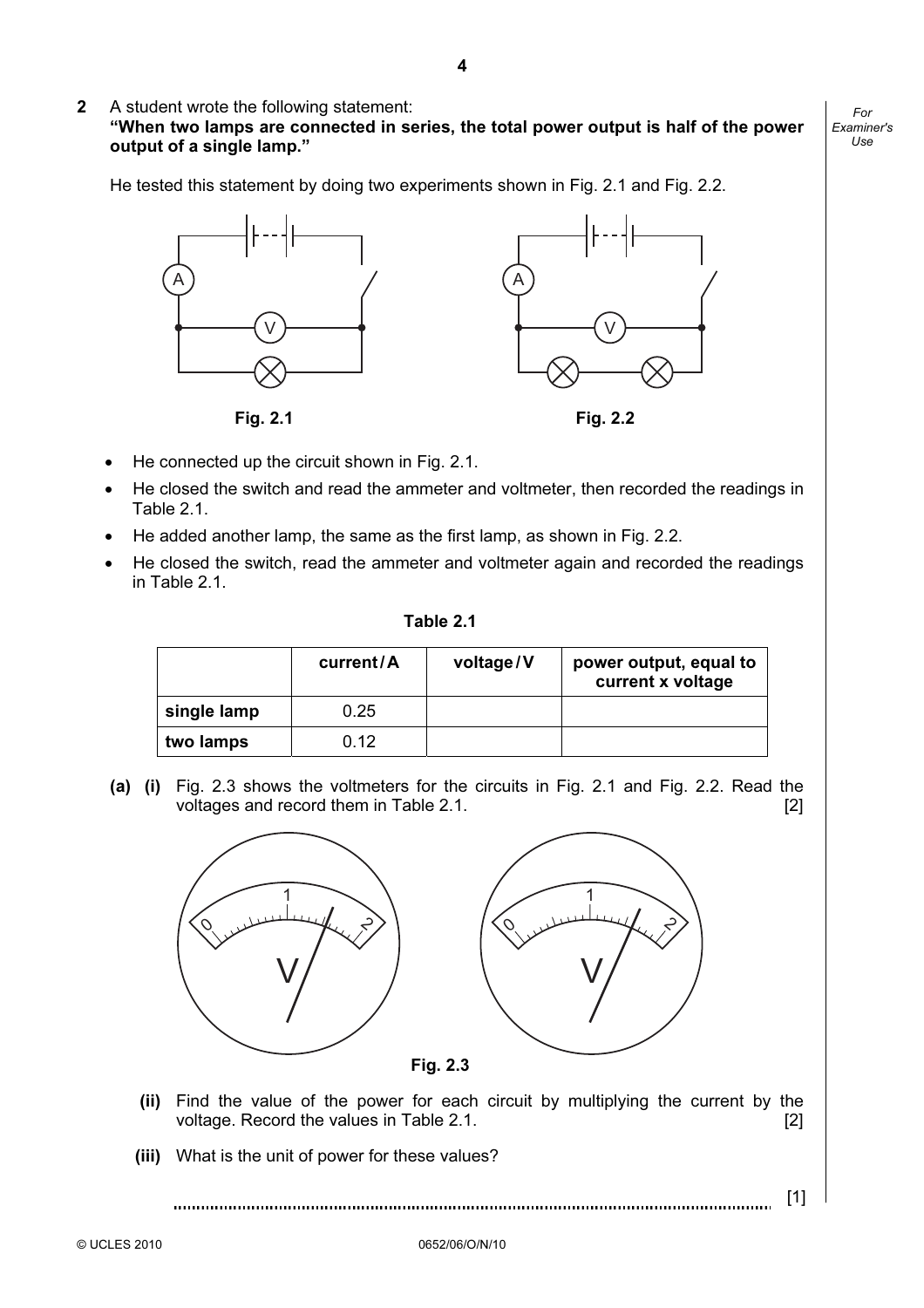Another student wrote the following statement.

"When two lamps are connected in parallel, the total power output is double that for a single lamp."

He altered the circuit shown in Fig. 2.2 so that the two lamps were in parallel.

(b) (i) Complete the circuit shown in Fig. 2.4 by drawing two lamps in parallel.



Fig. 2.4

 $[1]$ 

(ii) Fig. 2.5 shows the ammeter in the circuit, Fig. 2.4. [1]

Record the reading in Table 2.2.





Table 2.2

| ammeter reading/A | voltmeter reading/V | power output, equal to<br>current x voltage |
|-------------------|---------------------|---------------------------------------------|
|                   | 1.5                 |                                             |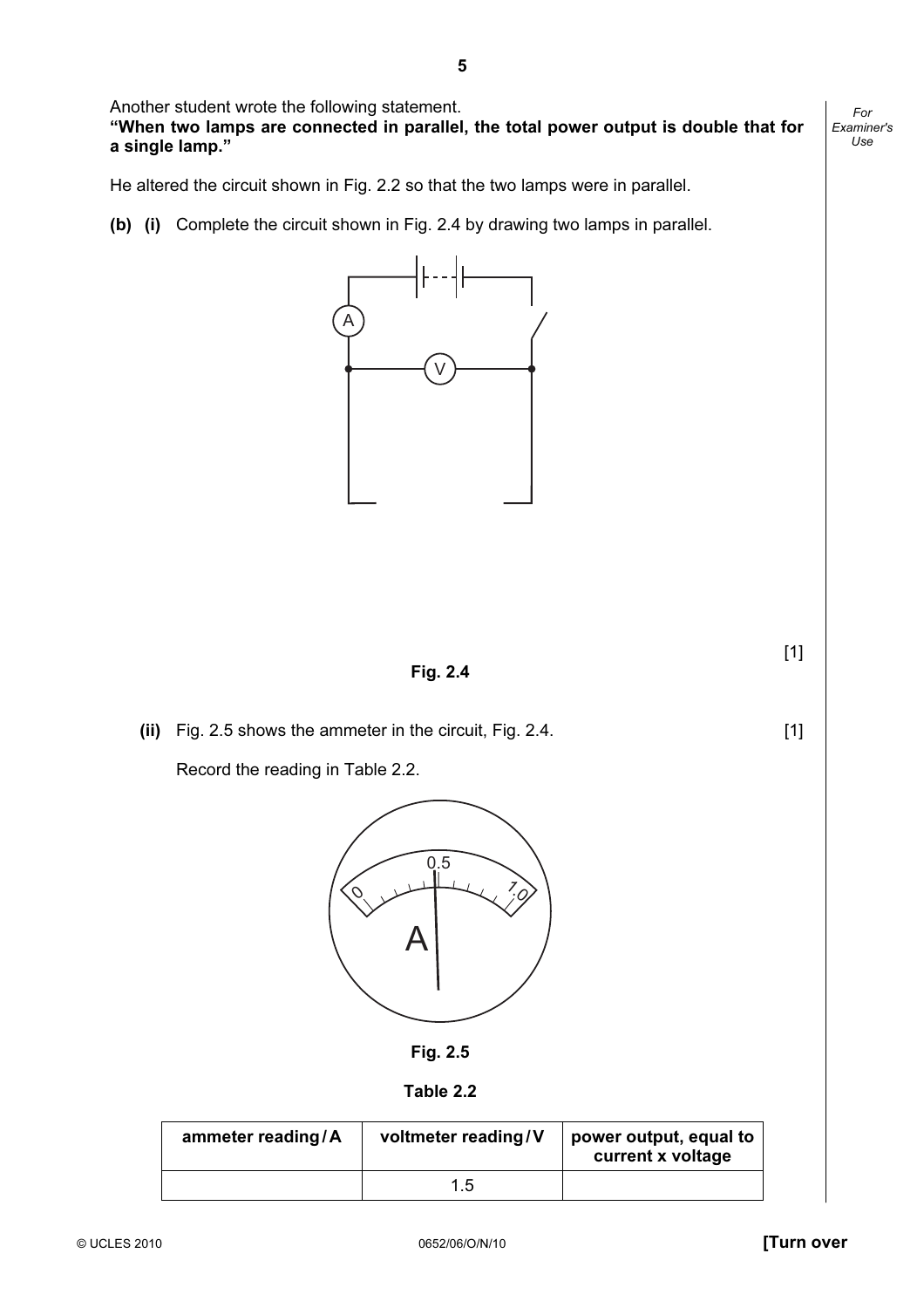(iii) Complete Table 2.2 by calculating the power output of the lamps. For Examiner's Use  $[1]$  (c) Compare the data in Table 2.1 and Table 2.2. Comment on the two statements made by the students. [1]  $\sim$  (d) What other piece of apparatus must be used in an experiment to find the total energy used by the lamps in a circuit? [1] 

© UCLES 2010 0652/06/O/N/10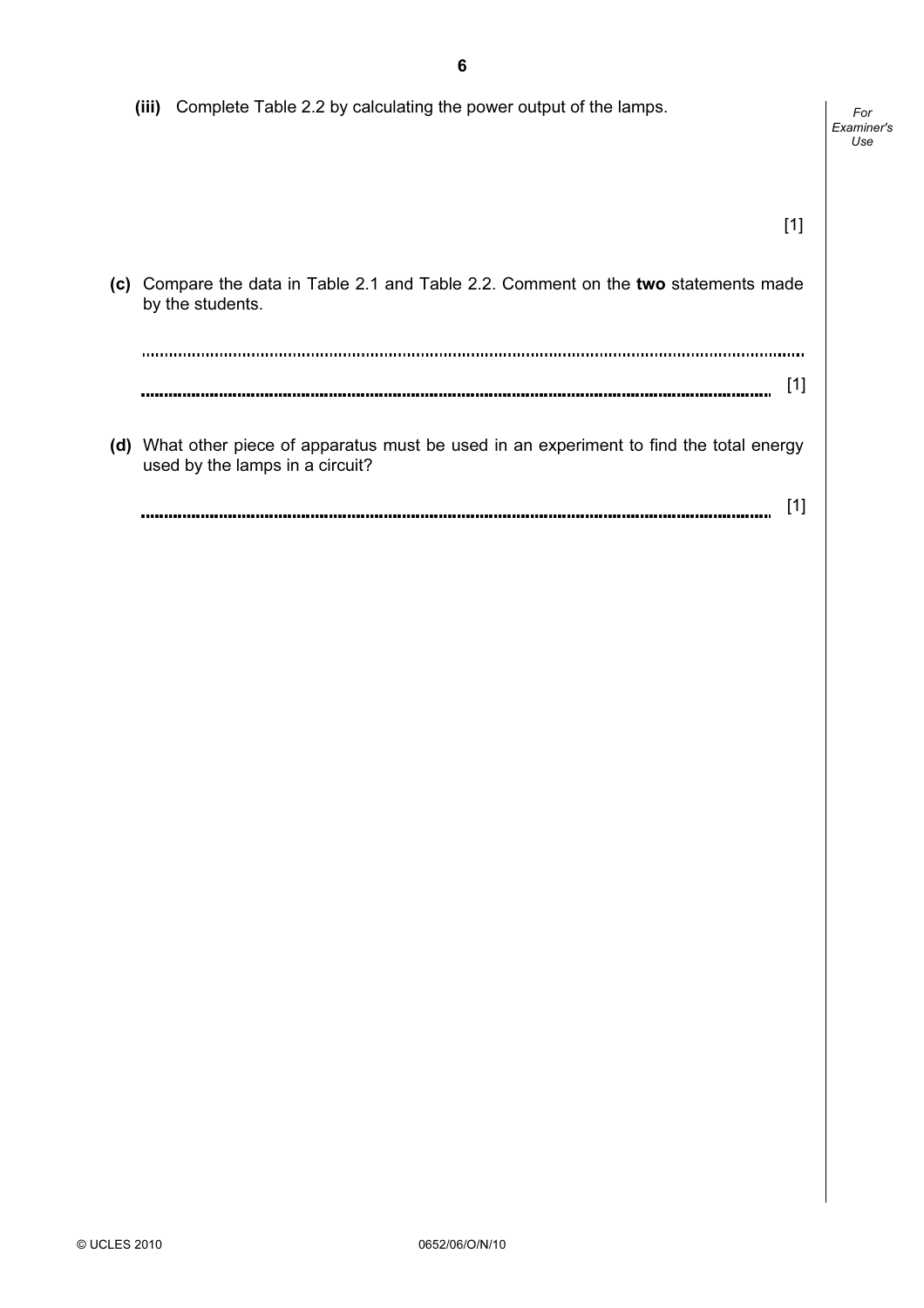3 The science teacher gives a student a sample of compound X. It is a light green crystalline solid. The student carries out the experiments shown in Table 3.1 to find out what compound X contains.

For Examiner's Use

Complete Table 3.1.

Table 3.1

|       | test                                                                                                    | observations                                                                                     | conclusions                                                |
|-------|---------------------------------------------------------------------------------------------------------|--------------------------------------------------------------------------------------------------|------------------------------------------------------------|
| (a)   | Add compound X to<br>aqueous sodium hydroxide<br>and warm the mixture.                                  | A strong smelling<br>gas is given off. The<br>gas turns litmus<br>$[1]$                          | The gas is<br>$[1]$<br>Compound X contains<br>$[1]$        |
| (b)   | Dissolve compound X in<br>water. Divide the resulting<br>solution X into three parts.                   |                                                                                                  | ions.                                                      |
| (i)   | To the first part of<br>solution X, add<br>aqueous sodium<br>hydroxide.                                 | There is a green<br>precipitate which turns<br>brown after standing in air<br>for a few minutes. | The precipitate is<br>$[1]$<br>hydroxide.<br>This turns to |
|       |                                                                                                         |                                                                                                  | $[1]$<br>hydroxide by a<br>process known as<br>$[1]$       |
| (ii)  | To the second part<br>of solution X, add<br>dilute hydrochloric<br>acid followed by<br>aqueous<br>$[1]$ | $[1]$                                                                                            | Compound X contains<br>sulfate ions.                       |
| (iii) | To the third part of<br>solution X, add<br>dilute<br>acid followed by<br>aqueous<br>$[2]$               | No precipitate is formed.                                                                        | Compound X does not<br>contain chloride ions.              |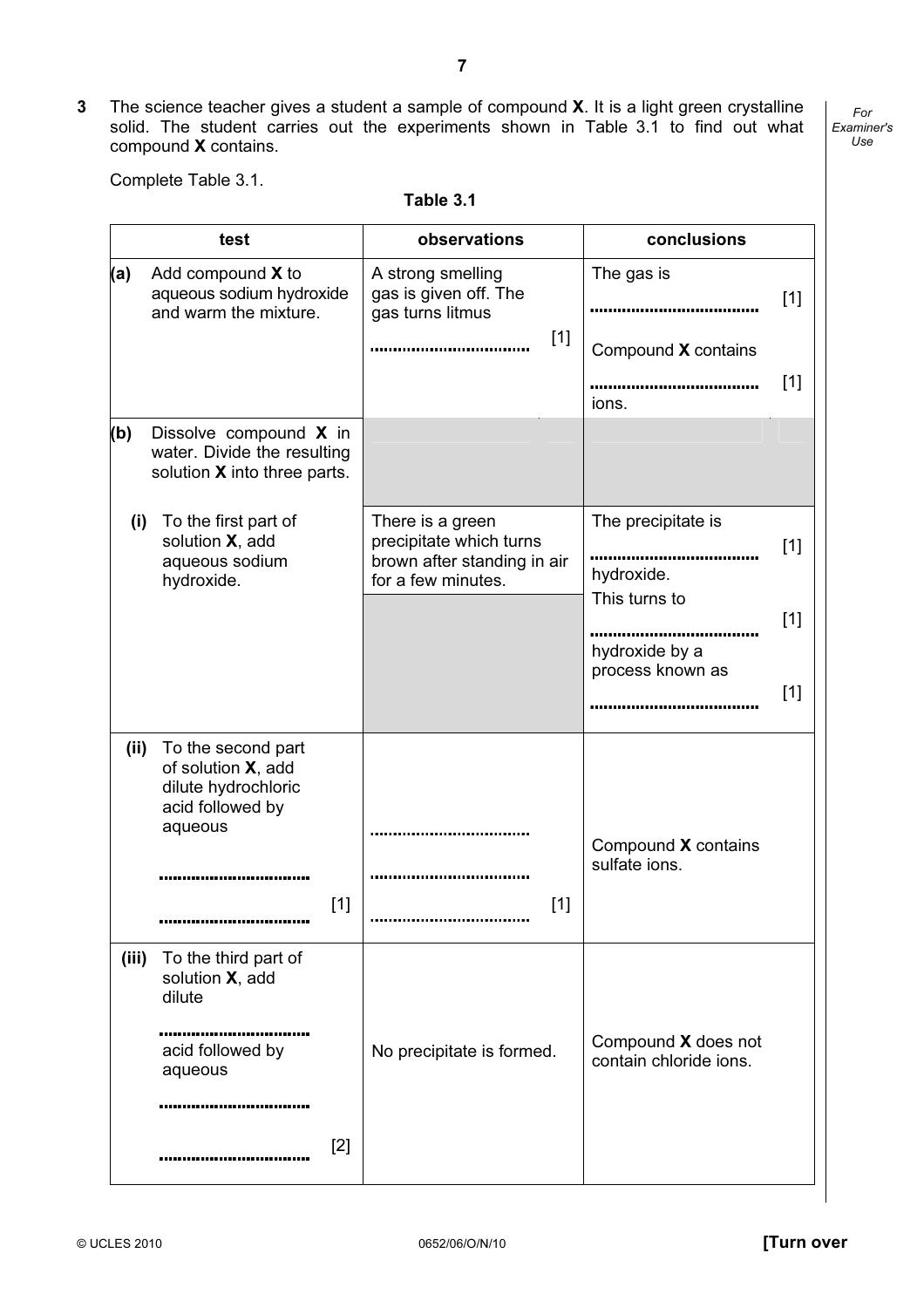4 A science student visits a café and notices that a drink is heated by passing steam into it. He decides to do an experiment in the laboratory to find out how steam can heat up water. The apparatus he uses is shown in Fig. 4.1.



Fig. 4.1

- He places 50 cm<sup>3</sup> of water in a beaker.
- He weighs the beaker containing the water, mass  $m_1$ .
- He finds the temperature of the water, temperature  $t_1$ .
- He passes steam into the water for a few minutes.
- He finds the temperature,  $t_2$ , of the water after passing the steam.
- He weighs the beaker and water again, mass  $m_2$ .
- (a) Read the thermometer scales shown in Fig. 4.2 and record the temperatures  $t_1$  and  $t_2$ in Table 4.1. [2]



Fig. 4.2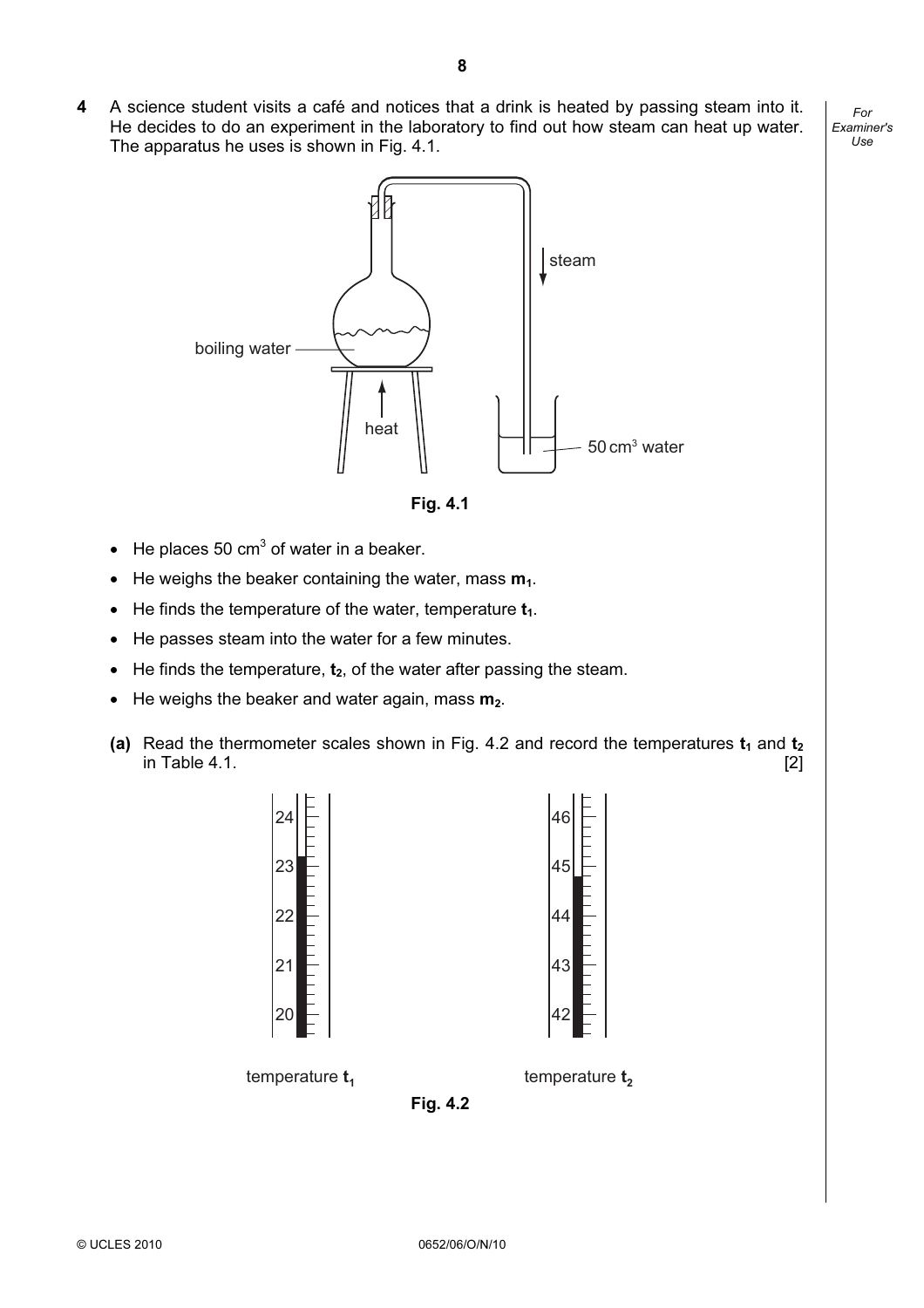(b) Read the balance windows shown in Fig. 4.3 and record the masses  $m_1$  and  $m_2$  in  $Table 4.1.$  [2]



 $mass \, m_1$  mass  $m_2$ 

| Π |  |
|---|--|
|   |  |

| Table 4.1 |  |
|-----------|--|
|-----------|--|

| before passing steam     |  | after passing steam       |  |  |
|--------------------------|--|---------------------------|--|--|
| temperature<br>$t_1$ /°C |  | temperature<br>$t_2$ /°C  |  |  |
| mass<br>$m_1/g$          |  | mass<br>m <sub>2</sub> /g |  |  |

(c) Use data from Table 4.1 to calculate the increase in mass of the water in the beaker.

 $increases in mass =$  [1]

 (d) Use data from Table 4.1 to calculate the increase in temperature of the water in the beaker.

increase in temperature =  $^{\circ}$   $^{\circ}$   $^{\circ}$   $^{\circ}$   $^{\circ}$   $^{\circ}$   $^{\circ}$   $^{\circ}$   $^{\circ}$   $^{\circ}$   $^{\circ}$   $^{\circ}$   $^{\circ}$   $^{\circ}$   $^{\circ}$   $^{\circ}$   $^{\circ}$   $^{\circ}$   $^{\circ}$   $^{\circ}$   $^{\circ}$   $^{\circ}$   $^{\circ}$   $^{\circ}$   $^{\circ}$   $^{\circ}$   $^{\circ}$   $^{\circ}$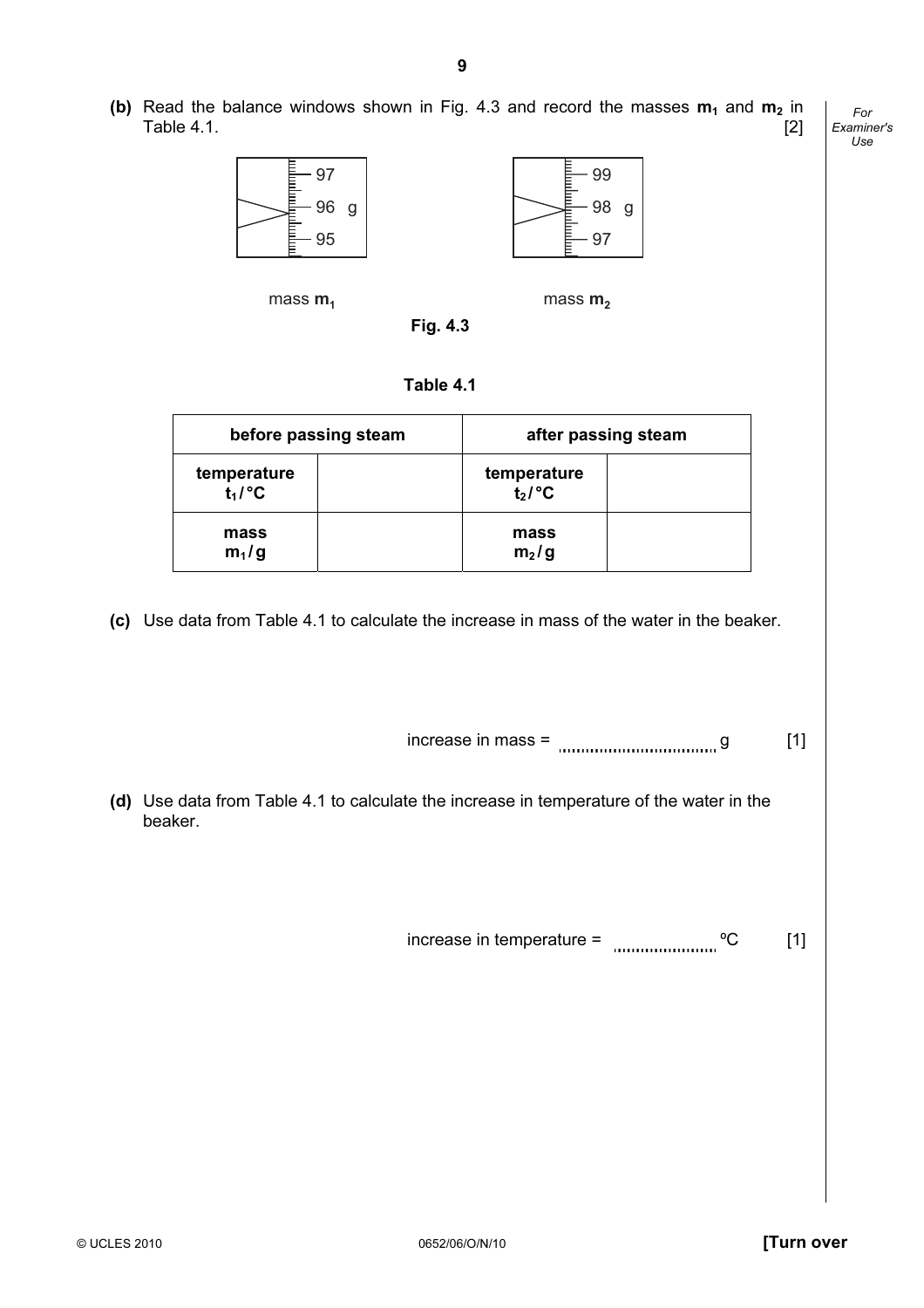|     |       | (e) (i) Name the physical change in the following process;                                                                                                                                    | For<br>Examiner's |
|-----|-------|-----------------------------------------------------------------------------------------------------------------------------------------------------------------------------------------------|-------------------|
|     |       | steam at 100 $^{\circ}$ C $\longrightarrow$ water at 100 $^{\circ}$ C                                                                                                                         | Use               |
|     |       | $[1]$<br>                                                                                                                                                                                     |                   |
|     | (iii) | Use your knowledge of the Kinetic Theory to explain why heat is given out during<br>this process.                                                                                             |                   |
|     |       |                                                                                                                                                                                               |                   |
|     |       |                                                                                                                                                                                               |                   |
|     |       | [2]                                                                                                                                                                                           |                   |
| (f) |       | The student decides that, in addition to the heat referred to in $(e)(ii)$ , some more heat<br>was given to the water in the beaker to raise it from temperature $t_1$ to temperature $t_2$ . |                   |
|     |       | Explain where this extra heat came from.                                                                                                                                                      |                   |
|     |       |                                                                                                                                                                                               |                   |
|     |       | [1]                                                                                                                                                                                           |                   |

10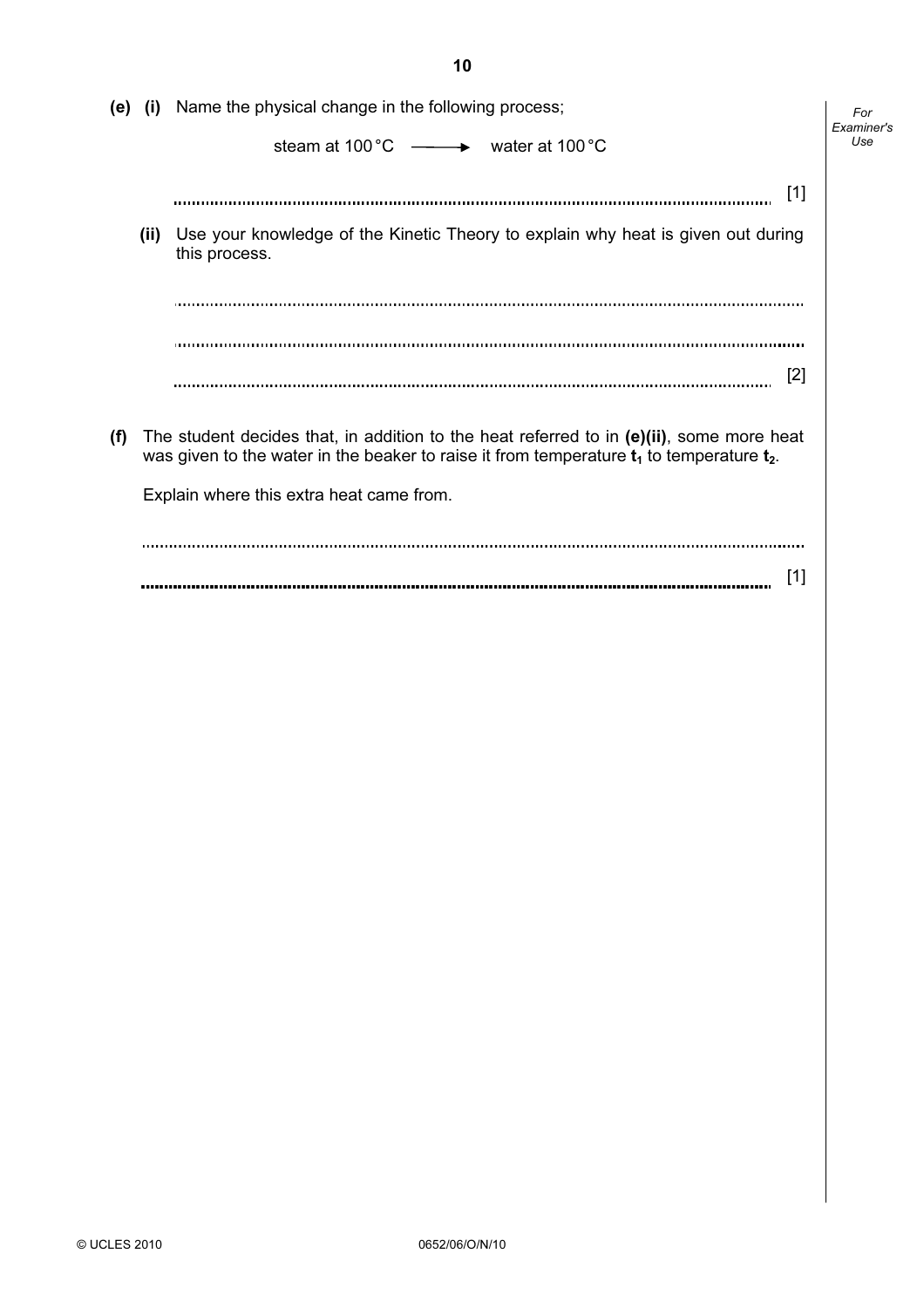5 A science student saw a man using a wheelbarrow to carry a heavy object. He measured the wheelbarrow and drew a diagram, Fig. 5.1.



Fig. 5.1

 The student then decided to do an experiment to show how the man can lift the heavy load in the wheelbarrow.

 He set up the apparatus shown in Fig. 5.2. He used a bar the same length as the wheelbarrow, pivoted at one end. At the other end, he used a newton-meter to find the effort needed to raise the bar.



Fig. 5.2

The load was suspended from a weight hanger. Distances a and b shown in Fig. 5.2 were the same as distances **a** and **b** in Fig. 5.1.

- He recorded, in Table 5.1, the reading on the newton-meter with no mass on the weight hanger.
- Then he placed a 200 g mass on the weight hanger and recorded the new reading on the newton meter.
- He repeated the procedure, adding further masses, until the mass on the weight hanger was 1200g.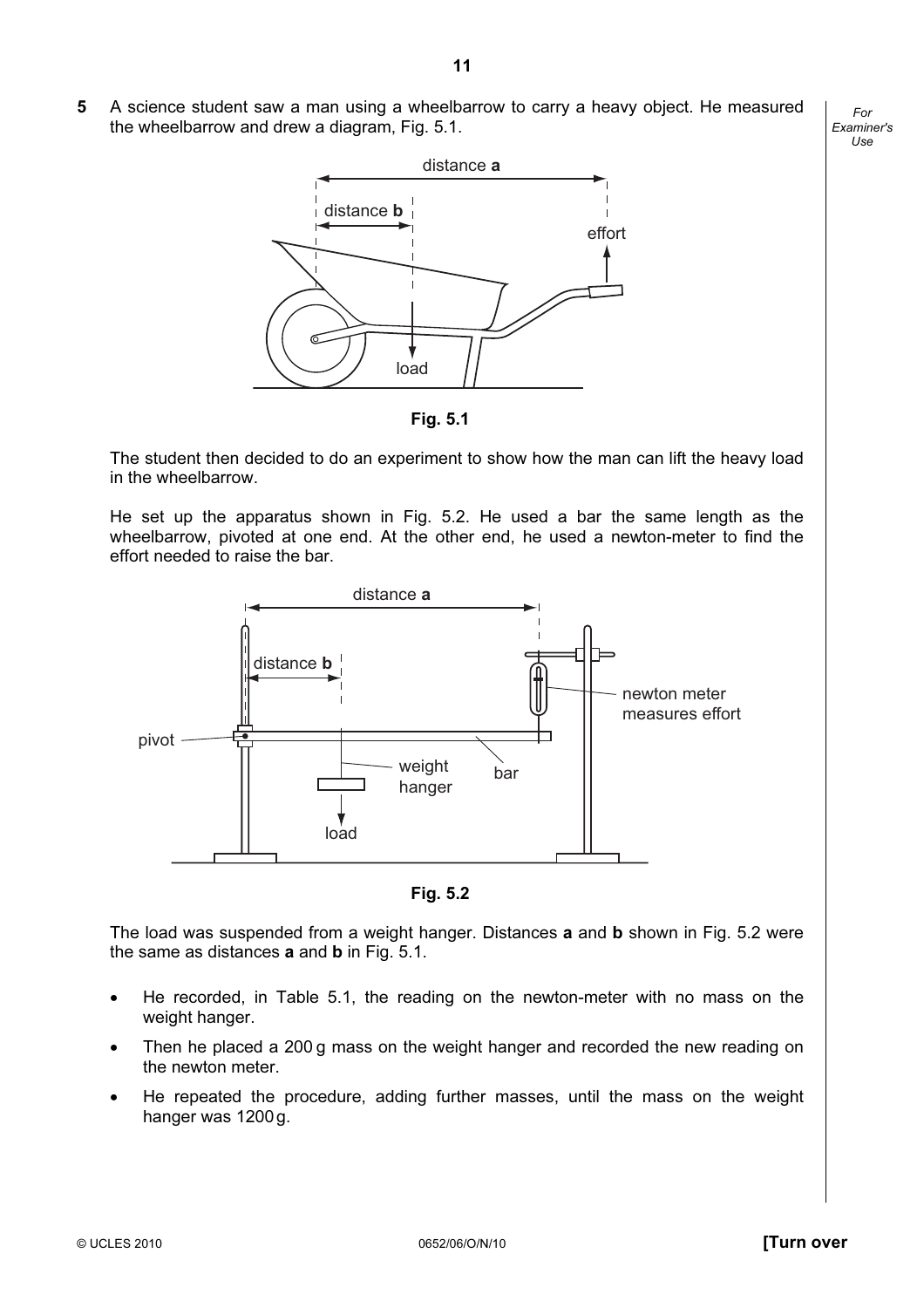

Table 5.1

| load/g         |     | 200 | 400 | 600 | 800 | 1000 | 1200 |
|----------------|-----|-----|-----|-----|-----|------|------|
| load/newtons   |     |     |     |     |     |      |      |
| effort/newtons | 1.5 | 2.3 | 3.1 | 3.8 |     |      |      |

# (a) (i) Fig. 5.3 shows the scale of the newton-meter for the last three values of the effort.

Read the scales and record the readings in Table 5.1. [3]



 (ii) Convert the load in grams to weight in newtons and complete Table 5.1.  $(1000 \text{ g mass} = 10 \text{ newtons})$  [1]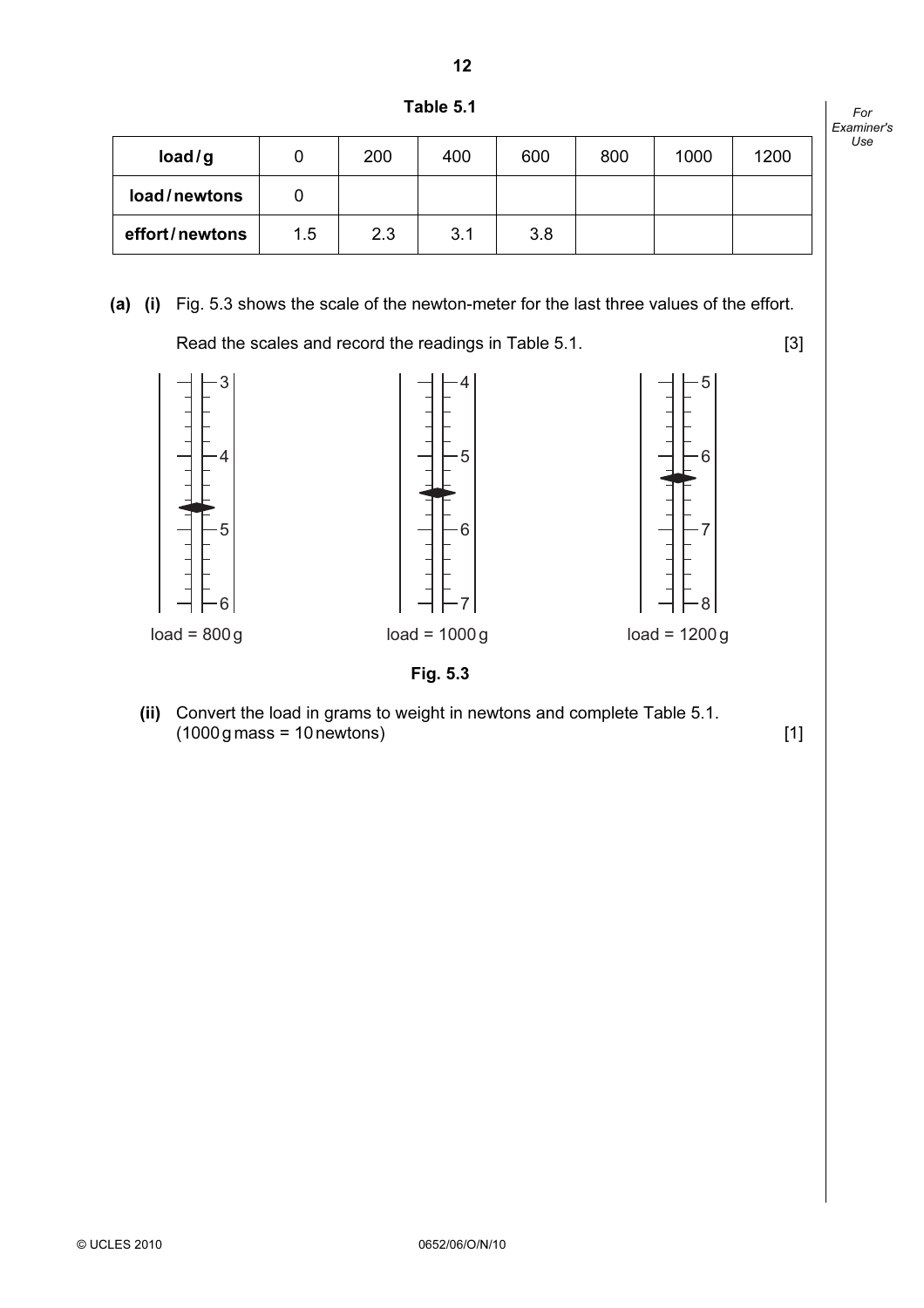(b) (i) On the grid provided, plot a graph of load in newtons (vertical axis) against effort in newtons. Draw the best straight line.

13

For Examiner's  $1$ se



 $Y =$  [2] (iii) Use the value of Y you have calculated in  $(c)(ii)$  to find the effort needed to lift a total wheelbarrow load of 400 kg.  $(1 \text{ kg} = 1000 \text{ g})$ 

effort needed newtons [1]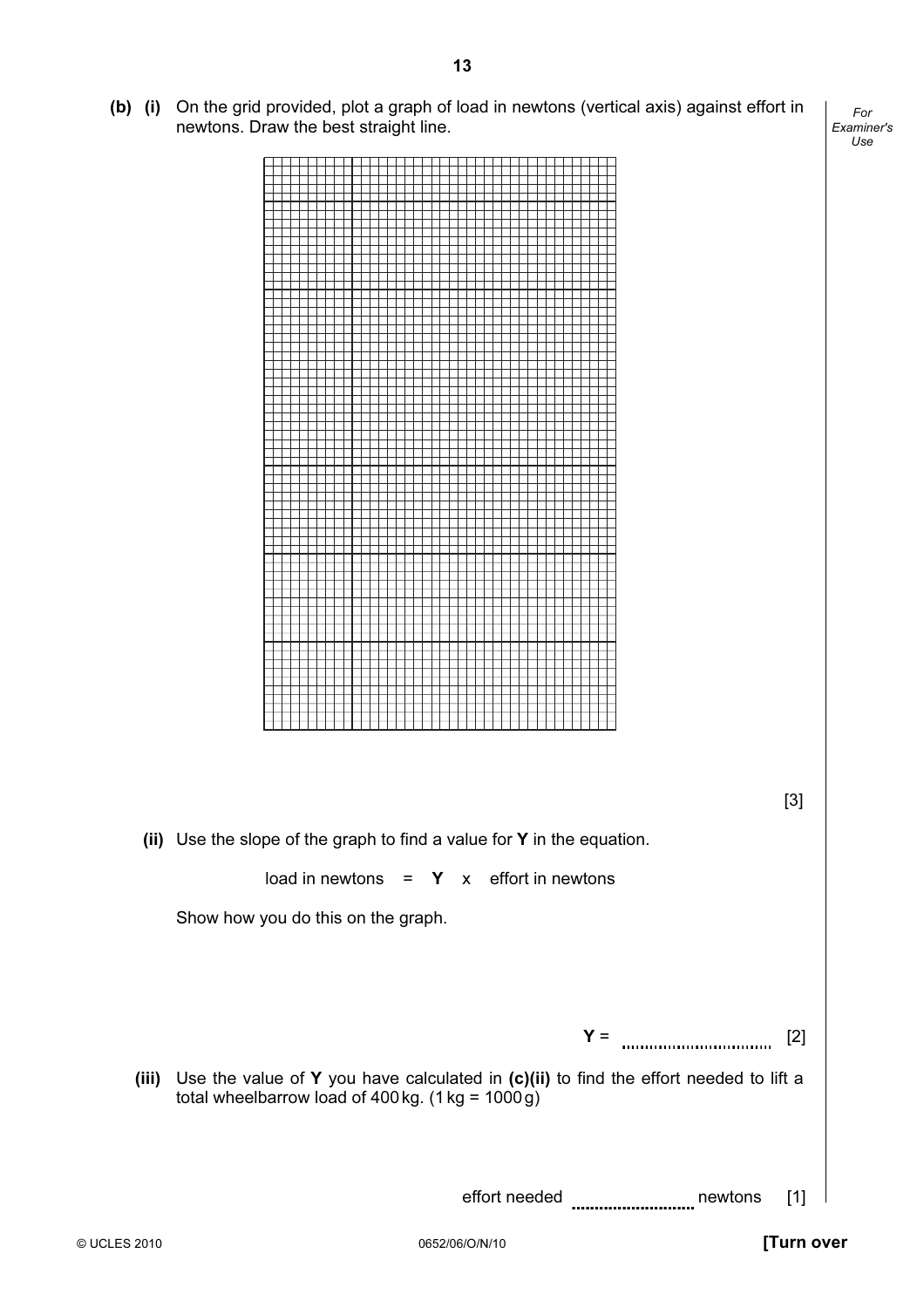6 The science class is investigating the properties of the halogens chlorine, Cl<sub>2</sub>, bromine, Br<sub>2</sub>, and iodine,  $I_2$ . The teacher shows them samples of the three elements, shown in Fig. 6.1.

|     |       | chlorine                                                          | bromine<br>Fig. 6.1 | iodine                                                                                                                                                                                   |       |
|-----|-------|-------------------------------------------------------------------|---------------------|------------------------------------------------------------------------------------------------------------------------------------------------------------------------------------------|-------|
|     |       |                                                                   |                     |                                                                                                                                                                                          |       |
| (a) |       | State the colour of                                               |                     |                                                                                                                                                                                          |       |
|     | (i)   | liquid bromine,                                                   |                     |                                                                                                                                                                                          |       |
|     | (ii)  | solid iodine.                                                     |                     |                                                                                                                                                                                          | [2]   |
|     |       | out into a beaker and tests it with a piece of blue litmus paper. |                     | (b) The teacher places a few $cm3$ of water in the gas-jar of chlorine and quickly closes the<br>lid. She shakes the jar to make the chlorine dissolve in the water. She pours the water |       |
|     |       | What happens to the colour of the litmus paper?                   |                     |                                                                                                                                                                                          |       |
|     |       |                                                                   |                     |                                                                                                                                                                                          |       |
|     |       |                                                                   |                     |                                                                                                                                                                                          | $[1]$ |
|     |       |                                                                   |                     | (c) The teacher places a few $cm3$ of aqueous potassium iodide, KI, in a gas-jar of chlorine.<br>The colourless liquid turns brown. Then she adds two drops of starch solution.          |       |
|     | (i)   | What is seen when the starch solution is added?                   |                     |                                                                                                                                                                                          |       |
|     |       |                                                                   |                     |                                                                                                                                                                                          | $[1]$ |
|     | (iii) |                                                                   |                     | Write a balanced equation for the reaction between chlorine and potassium iodide.                                                                                                        |       |
|     |       |                                                                   |                     |                                                                                                                                                                                          | $[2]$ |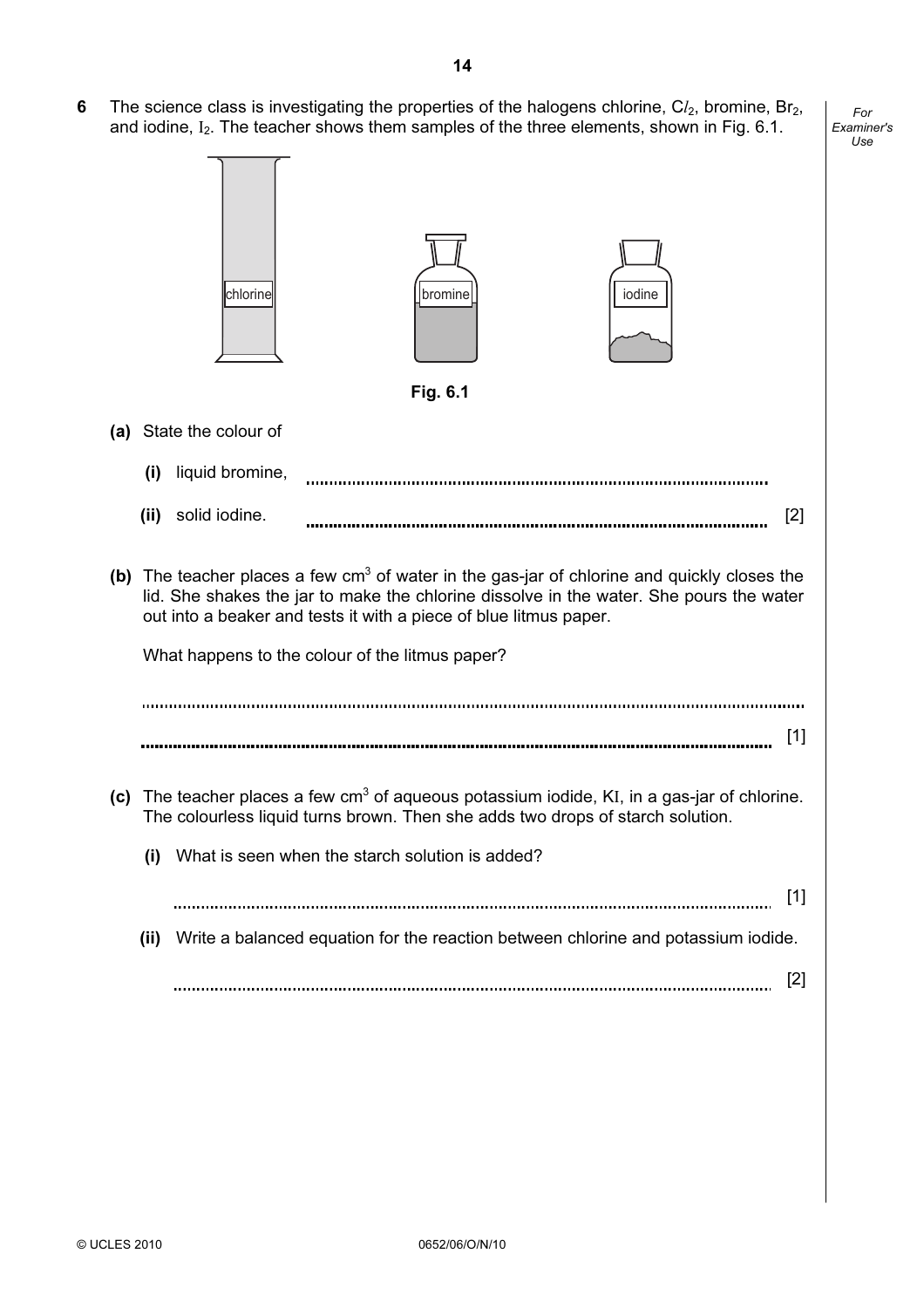(d) Fig. 6.2 shows the next experiment. The teacher places one drop of bromine in 50 cm<sup>3</sup> of water in a beaker. She stirs the mixture to make the bromine dissolve.

She places 10 cm<sup>3</sup> samples of the bromine water in each of three gas-jars. Each gas-jar contains one of the gases ethane, ethene and methane. She shakes the jars. The bromine water in one of the jars loses its colour.





(i) Which gas, ethane, ethene or methane, reacts with the bromine?

(ii) What does this show about the structure of the molecules of the gas that reacts?

[1] 

 (e) The teacher gives a student a crystal of iodine in a dry test-tube. She tells her to warm the test-tube using a small flame. Fig. 6.3 shows the student's diagram of the result.



(i) What is the colour of the vapour?

[1] 

15

[1]